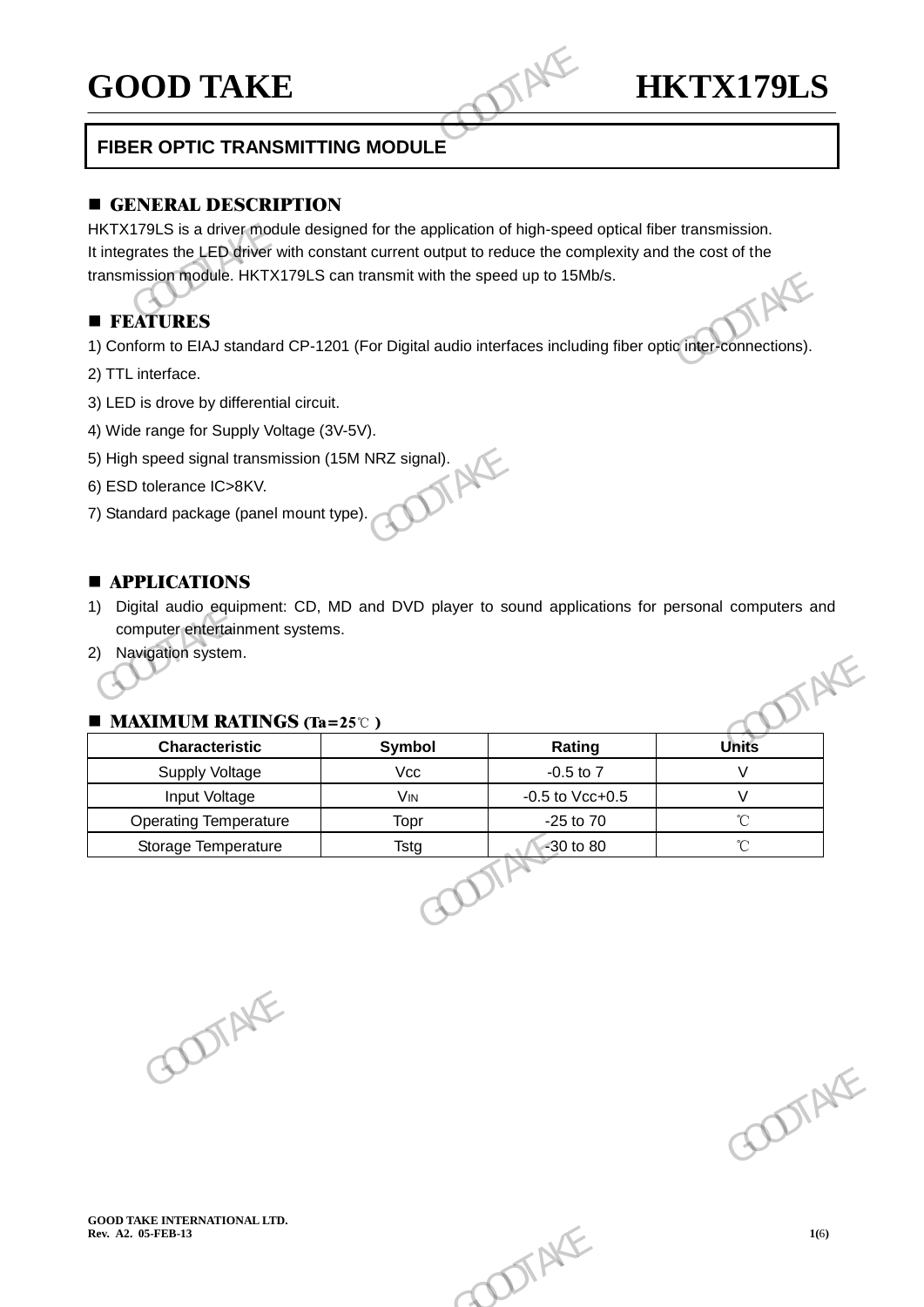# **E RECOMMENDED OPERATING CONDITIONS AND ELECTRICAL** CHARACTERISTICS (Ta= $25^{\circ}$ ). Vcc=5V)

| <b>GOOD TAKE</b>                                                                                                                                                                    |                |                                                                       |                | <b>HKTX179LS</b> |            |              |
|-------------------------------------------------------------------------------------------------------------------------------------------------------------------------------------|----------------|-----------------------------------------------------------------------|----------------|------------------|------------|--------------|
| <b>E RECOMMENDED OPERATING CONDITIONS AND ELECTRICAL</b><br><b>CHARACTERISTICS (Ta=25 °C), Vcc=5V)</b>                                                                              |                |                                                                       |                |                  |            |              |
| <b>Characteristic</b>                                                                                                                                                               | Symbol         | <b>Condition</b>                                                      | Min            | <b>Typ</b>       | <b>Max</b> | <b>Units</b> |
| <b>Operating Voltage</b>                                                                                                                                                            | <b>Vcc</b>     |                                                                       | 2.75           | 3                | 5.25       | $\vee$       |
| <b>Operating Current</b>                                                                                                                                                            | lop            |                                                                       | 4.0            | 5.5              | 8.0        | mA           |
| Transmitter Wavelength                                                                                                                                                              | $\lambda$ p    |                                                                       |                | 650              |            | $\not$ nm    |
| Transmitter Light Power                                                                                                                                                             | Pf             | $*1$                                                                  | $-21$          |                  | $-14<$     | dBm          |
| Data Rate                                                                                                                                                                           | T              | NRZ Code *2                                                           | <b>DC</b>      |                  | ነ5)        | Mb/s         |
| <b>Pulse Width Distortion</b>                                                                                                                                                       | $\triangle$ tw | Pulse width 80ns<br>Pulse cycle 160ns,<br>$CL=10pF$<br>Using HKRX179A | $-25$          |                  | 25         | ns           |
| <b>Jitter</b>                                                                                                                                                                       | $\triangle$ tj |                                                                       | $\blacksquare$ | $\mathbf{1}$     | 25         | ns           |
| Low to High Delay Time                                                                                                                                                              | tPLH           |                                                                       | $\blacksquare$ |                  | 100        | ns           |
| High to Low Delay Time                                                                                                                                                              | tPHL           |                                                                       |                |                  | 100        | ns           |
| High Level Input Voltage                                                                                                                                                            | VIH            | Vcc=3V or 5v                                                          | 2.0            | $\blacksquare$   |            | $\vee$       |
| Low Level Input Voltage                                                                                                                                                             | VIL            | Vcc=3V or 5v                                                          |                |                  | 0.8        | $\vee$       |
| <b>High Level Input Current</b>                                                                                                                                                     | lін            |                                                                       | $\blacksquare$ |                  | 20         | μA           |
| Low Level Input Current                                                                                                                                                             | <b>IIL</b>     |                                                                       |                |                  | $-0.4$     | mA           |
| *1: Fiber insertion measure peak value.<br>*2: For data rate > 15Mb/s(NRZ), the duty factor must be such as kept 25 to 75%.<br>$\blacksquare$ MECHANICAL CHARACTERISTICS (Ta=25 °C) |                |                                                                       |                |                  |            |              |
| <b>Characteristic</b>                                                                                                                                                               | Symbol         | <b>Condition</b>                                                      | Min            | <b>Typ</b>       | <b>Max</b> | <b>Units</b> |
| <b>Insertion Force</b>                                                                                                                                                              |                | $*1$                                                                  |                |                  | 40         | N            |
|                                                                                                                                                                                     |                |                                                                       |                |                  |            |              |

# **MECHANICAL CHARACTERISTICS (Ta=25 °C)**

| <b>Characteristic</b>   | Symbol | <b>Condition</b>                   | Min             | <b>Typ</b> | <b>Max</b> | <b>Units</b> |
|-------------------------|--------|------------------------------------|-----------------|------------|------------|--------------|
| <b>Insertion Force</b>  |        | $*1$                               |                 | ۰          | 40         | N            |
| <b>Withdrawal Force</b> |        | $*1$                               | $6\phantom{1}6$ | ۰          | 40         | N            |
| Torque for Self-Tap     |        | Using self-tapping<br>screw (M3*8) | 60              |            | 100        | N-cm         |
|                         |        |                                    |                 |            |            |              |
|                         |        |                                    |                 |            |            |              |
|                         |        |                                    |                 |            |            |              |

GOODTAKE GOODTAKE GOODTAKE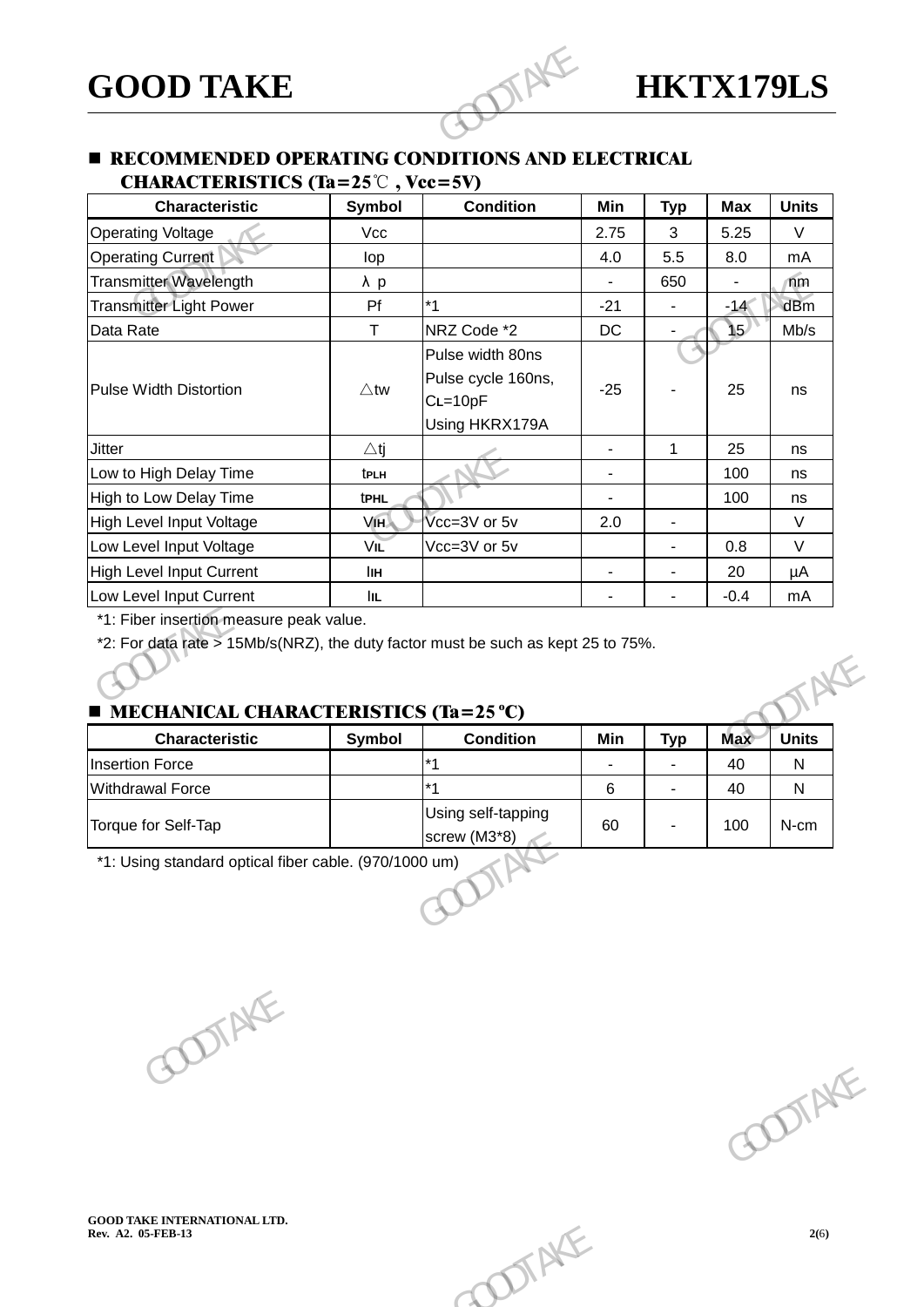

# **TEST CIRCUIT**

-



# **COMMENTS**

| ヽ)≻゛                                                      | $\Delta$ tjr                                                                        | $\Delta$ tjf       | DEAKE  |
|-----------------------------------------------------------|-------------------------------------------------------------------------------------|--------------------|--------|
| ■ COMMENTS                                                |                                                                                     |                    |        |
| No.                                                       | <b>Test Item</b>                                                                    | Symbol             |        |
| $\mathbf{1}$                                              | Low to High Pulse Delay Time                                                        | $t_{\mathsf{PLH}}$ |        |
| $\overline{2}$                                            | High to Low Pulse Delay Time                                                        | $t_{\text{PHL}}$   |        |
| 3                                                         | Pulse Width Distortion; $\Delta t \mathsf{w} = t_{\mathsf{PHL}} - t_{\mathsf{PLH}}$ | $\Delta$ tw        |        |
| $\overline{\mathbf{4}}$                                   | High Level Output Voltage                                                           | $V_{OH}$           |        |
| 5                                                         | Low Level Output Voltage                                                            | $V_{OL}$           |        |
|                                                           | OTAKE                                                                               |                    | ODEAKE |
| <b>GOOD TAKE INTERNATIONAL LTD.</b><br>Rev. A2. 05-FEB-13 | DTAKE                                                                               |                    | 3(6)   |
|                                                           |                                                                                     |                    |        |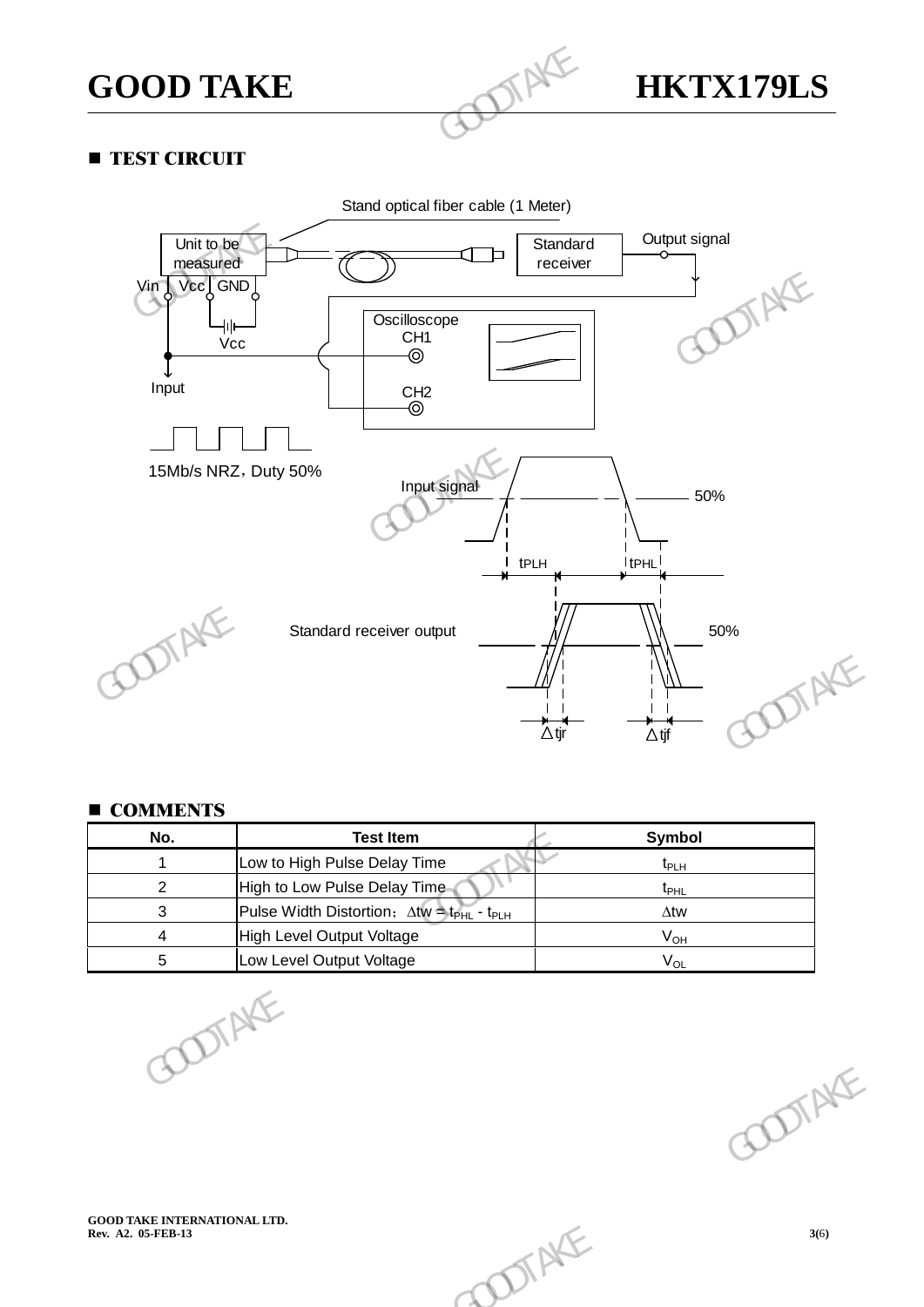

# **HKTX179LS**

-

# OUTLINE DIMENSION Unit: mm









| 1 | GND |
|---|-----|
| 2 | Vcc |
| З | Vin |





**GOOD TAKE INTERNATIONAL LTD.**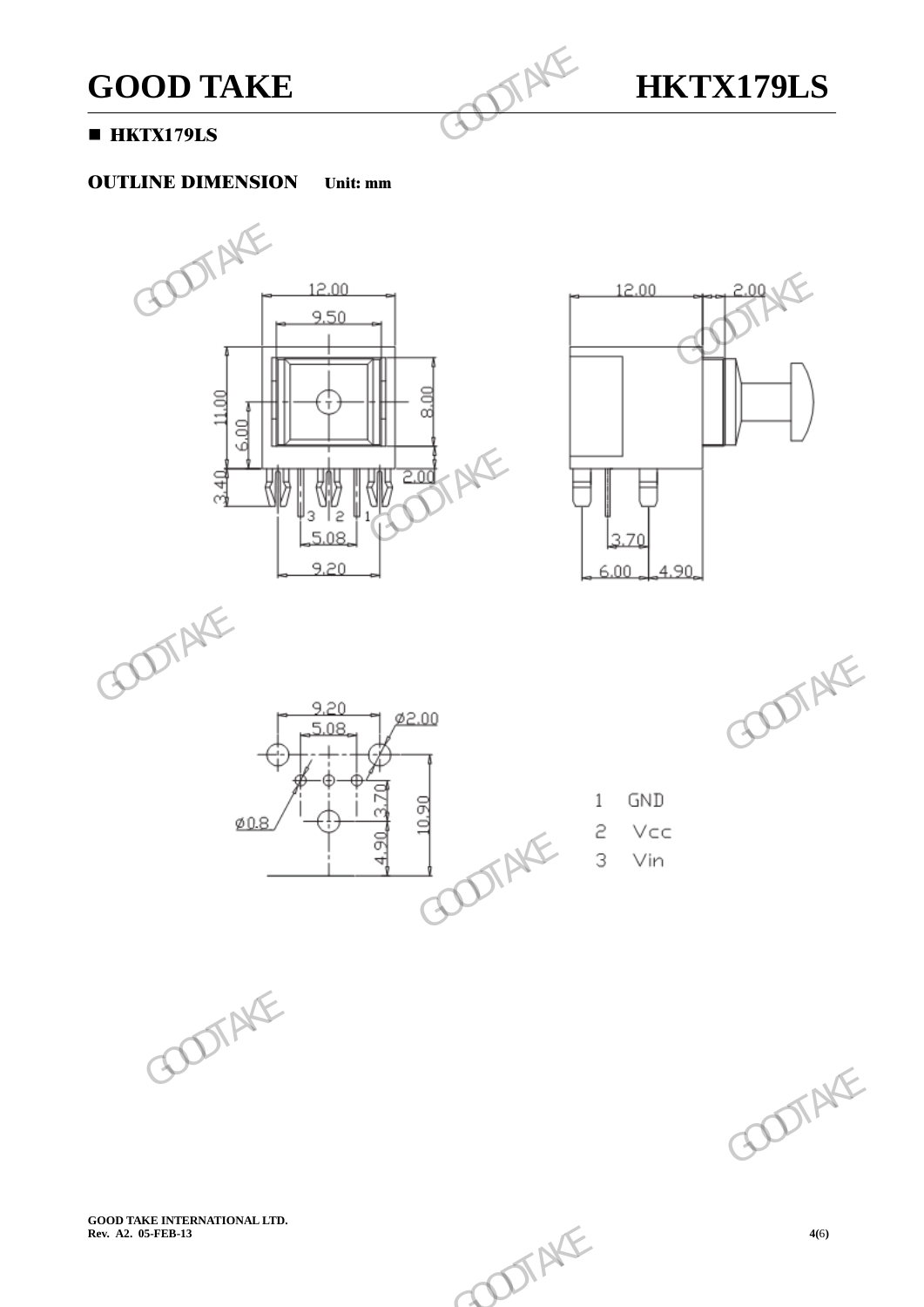-



**E APPLICATION CIRCUIT** 



# **PRECAUTIONS DURING USE**

# **1) Maximum rating**

The maximum ratings are the limit values that must not be exceeded when using the device. Any one of the ratings must not be exceeded. If the maximum rating is exceeded, the characteristics may not be recovered. In some extreme cases, the device may be permanently damage.

# **2) Life of light emitters**

When the optical module is used for over a long period, degeneration of characteristics is mostly due to lowering of the fiber output power (Pf). This is caused by the degradation of the optical output of the LED's used as the light source. The cause of degradation of the optical output of the LED's may be defects in wafer crystallization or mold resin stress. The detailed caused are, however, not clear.

The life of light emitters is greatly influenced by operating conditions and usage environment as well as the life characteristics unique to the device. Thus, when selecting a light emitter and setting the operating conditions, GOOD TAKE recommends that you check the life characteristics.

Depending on the environment conditions, GOOD TAKE recommends maintenance such as regular checks on the amount of optical output.

# **3) Soldering**

Optical modules use semiconductor devices internally. However, in principle, optical modules are optical components. At soldering, take care that flux dose not contact the emitting surface or detecting surface. Also take care at flux removal after soldering. Some optical modules come with protective cap. The protective cap is used to avoid malfunction when the optical module is not in use. Not that it is not dust or waterproof. As mentioned before, optical modules are optical component. Thus, in principle, soldering where there may be flux residue or flux removal after soldering is not recommended. GOOD TAKE recommends that soldering be performed without the optical module mounted on the board. Then, after the board is cleaned, solder the optical module manually. Do not perform any further cleaning. If the optical module cannot be soldered manually, use non-halogen (chlorine-free) flux and make sure, without cleaning, there is no residue such as chlorine. This is one of the ways to eliminate the effects of flux. In such a case, check the reliability. **Solution and the set of the set of the set of the set of the set of the set of the set of the fight end in set of the fight source. The detailed caused by the degradation of the optical output of the LED's the light sourc** devices internally. However, in principle, optical modules are optical<br>that flux dose not contact the emitting surface or detecting surface. Also<br>ring. Some optical modules come with protective cap. The protective cap<br>ne o

# **4) Vibration and shock**

**GOOD TAKE INTERNATIONAL LTD.**